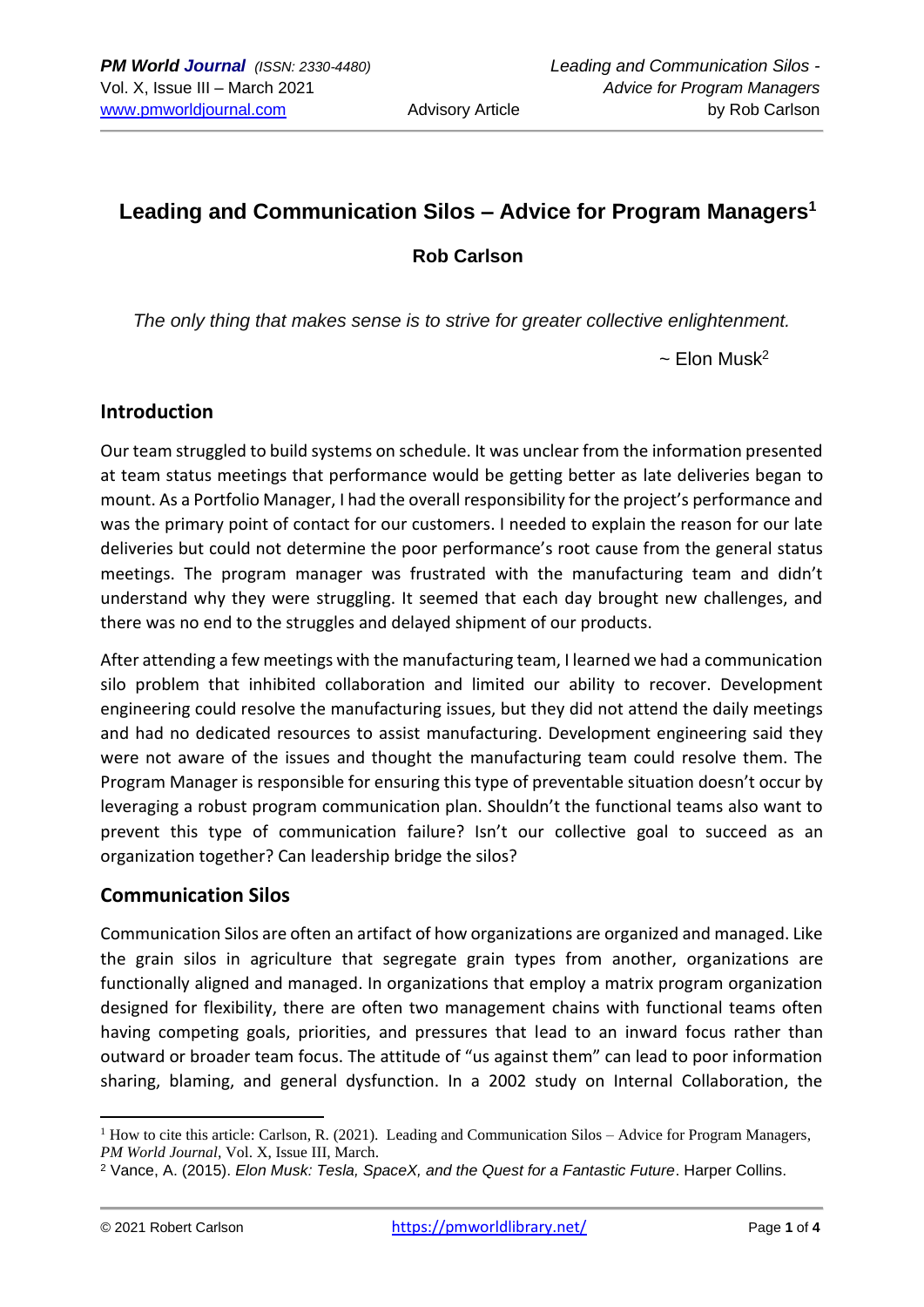American Management Association (AMA) found that 83% said silos exist in their organizations, with 97% of those respondents saying it harms their organizations<sup>3</sup>. Functional teams rarely go into a program with their guard up and prepared to protect their organization at the cost of the broader team's success. However, they may not realize how they contribute to poor or dysfunctional communication that slows their ability to deliver products to customers. Program Managers can lead their organizations to overcome silo communication by understanding how and where it exists and employing tools and strategies that change their program's culture and possibly their more extensive organization. By employing the strategies related to anticipation, engagement, and building, program managers can break-down communication silos and create numerous opportunities to be successful.

## **Anticipate**

The program manager has a leadership responsibility to anticipate challenges to the program and the team, which is often clearly defined in a risk management plan. However, understanding the organization's culture, the functional teams' makeup, and history is not typically found in a risk management plan. To anticipate challenges with communication, a study of the organization will provide a starting point for getting ahead of silo communications. One example of an innovative technique for learning about the organization and anticipating how they will relate is to conduct a survey of the departments and ask how well other departments work with them<sup>4</sup>. A software company was facing competitive challenges and an inability to adapt to market conditions because silos limit performance-employed techniques. They referred to it as an "internal customer service program" and used the learning from the surveys to focus their attention and energy, discovering which departments and relationships worked well and which struggled and needed leadership help to improve<sup>2,3</sup>.

## **Engage**

Program Managers must establish relationships with all the critical functional leaders and program stakeholders to communicate all things related to team performance. Attending working-level meetings on occasion can also be an impactful and fruitful engagement technique. Learning how the team operates and how they get things done, and the friction points will help a program manager. A visit to a functional team meeting also allows the team to understand better how their efforts fit the customers' needs. Explaining what the customer will do with the finished product and why they need it when they help put the team's work into perspective and make their efforts a shared contribution to a greater purpose and success. Recognizing and rewarding functional team members who contribute is another way to engage and encourage collaboration.

<sup>&</sup>lt;sup>3</sup> Stone, F. (2004). Deconstructing silos and supporting collaboration. Employment Relations Today, 31(1), 11-18.

<sup>4</sup> Pittinsky, T. L. (2010). Softening silos: The nuts and bolts of leading amid difference. *Leader to Leader,*  (57), 18-23. https://doi.org/10.1002/ltl.423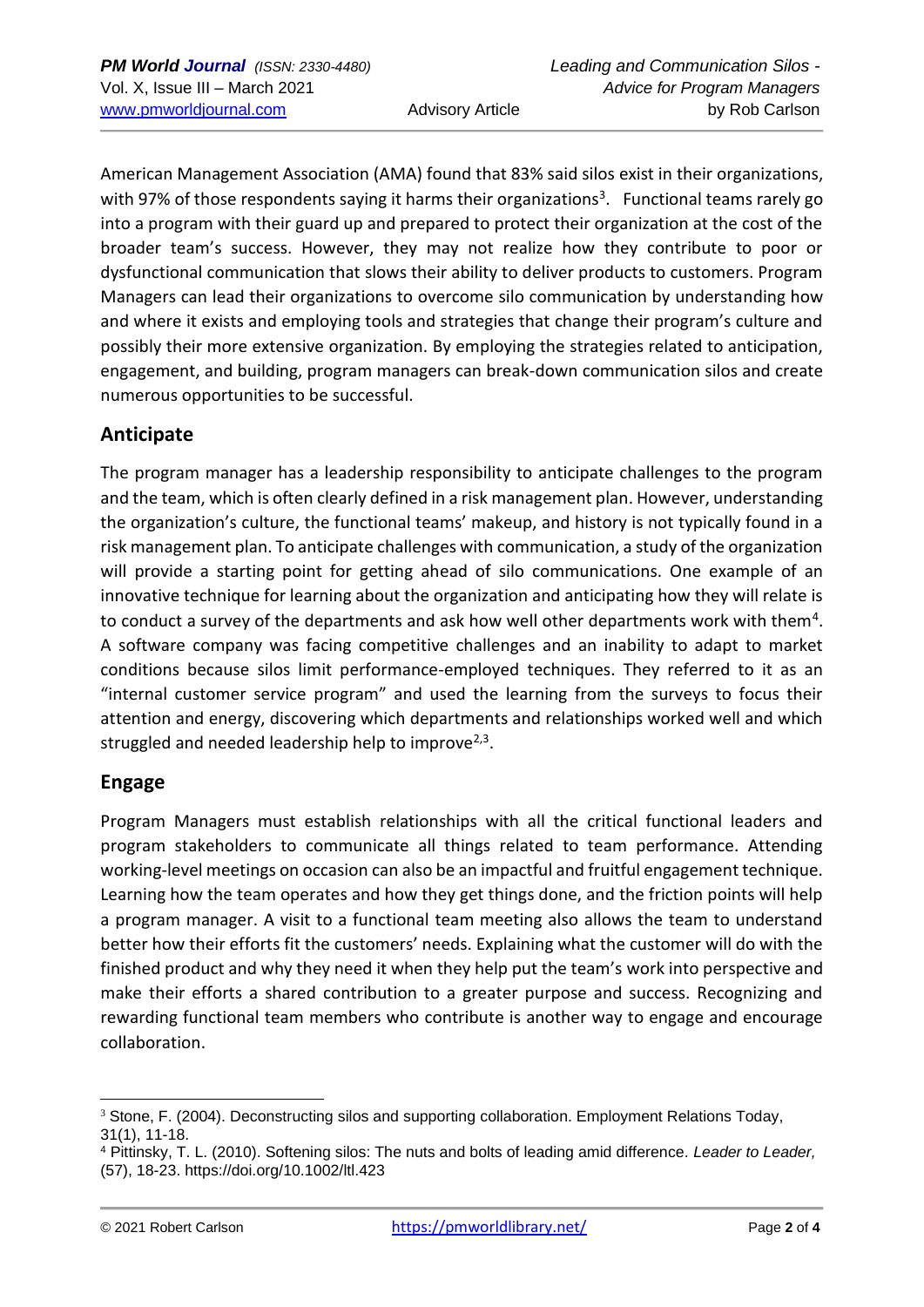## **Build**

Functional alignments and silo thinking may dominate an organizational culture, but portfolios and programs can establish their subcultures. Creating integrated product teams (IPT) that share the same workspace brings disparate functional organizations together, allowing them to communicate more effectively while also learning about them as people and developing friendships. During the pandemic, the purpose of producing togetherness created by the IPT is now virtual creating some friction to developing personal relationships between team members. Leveraging technology such as video conferencing will help when communicating with individuals and groups. One on one video chats with functional leaders will help maintain that critical relationship when in-person meetings are not an option. Small and informal team meetings are another way to connect and keep relationships sustained.

#### **DevOps**

Creating or adopting an organizational system of bringing functional teams together can be an effective method of breaking down silos. DevOps is an abbreviation for Development and Operations. It refers to a process and culture that leverages agile-based principles emphasizing communication, collaboration, transparency, and learning for teams throughout development and operations. Though it is primarily applied to software development in an Agile framework, use has expanded and is starting to be used to develop and manufacture hardware and systems. A foundation of the concept is that all stakeholders involved in the delivery process share the same goals and work closely together<sup>5</sup>. Employing an organizational system such as DevOps will help create a process and system-level approach to bring teams together, but this is a relatively new concept in manufacturing and should not be the only method leaders use to break-down silos.

#### **Conclusion**

Ultimately, bridging or tearing down silos is a leader's responsibility and can be achieved by program leaders who employ strategies focused on anticipation, engagement, and building. Organizational system changes such as DevOps can help, but it's leaders who have the responsibility to reduce friction wherever it appears, especially an area as vital as effective communication. When functional teams communicate and change their thinking to "we" instead of "us versus them" focused, the result creates an environment where individuals, programs, and organizations can achieve their best.

<sup>5</sup> Hüttermann, M. (2012). *DevOps for developers*. Apress.